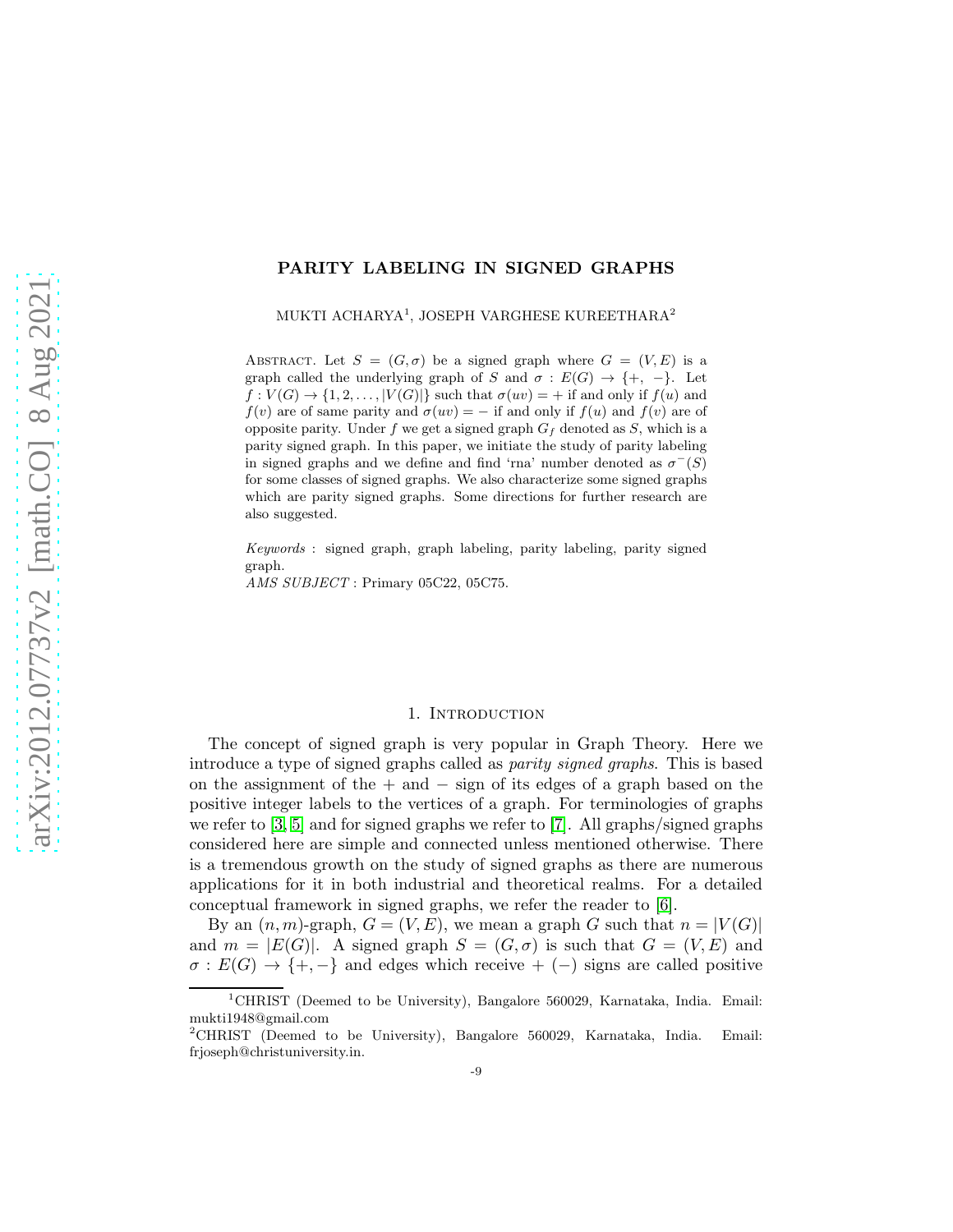

<span id="page-1-0"></span>FIGURE 1. Two distinct parity labelings of cycle  $C_4$ .

(negative) edges of S, respectively. The graph  $G$  is called the underlying graph of S. By  $E^+(S)(E^-(S))$  we denote the set of positive (negative) edges of S and the edge set  $E(S) = E^+(S) \cup E^-(S)$ . A signed graph is said to be allpositive if  $E^{-}(S) = \emptyset$  and all-negative if  $E^{+}(S) = \emptyset$ . While drawing the signed graph, positive edges are drawn as solid line segments and negative edges as dashed line segments as depicted in the FIGURE [1.](#page-1-0) A signed graph is said to be homogeneous if it is either all-positive or all-negative and heterogeneous otherwise. Here, by a positive (negative) homogeneous signed graph we mean a signed graph which is all-positive (all-negative) [\[1\]](#page-9-4). In this paper, we initiate the study of parity labeling in signed graphs which are known as parity signed graphs.

**Definition 1.** A signed graph  $S=(G, \sigma)$  is a **parity signed graph**, if there exists a bijection  $f: V(G) \to \{1, 2, ..., n\}$  such that for an edge uv in G,  $\sigma(uv) = +$  if  $f(u)$  and  $f(v)$  are of same parity and  $\sigma(uv) = -$  if  $f(u)$  and  $f(v)$  are of opposite parity.

There are many different types of signed structures for any given graph G. It depends on the bijection  $f$ . In that context, the signed graph  $S$  is better expressed as  $G_f$ . However, we use the notation S unless there is particular requirement of distinctly identifying two parity signed graphs generated from the same graph G.

A parity signed graph can be homogeneous or heterogeneous. For example, given a path,  $P_n$  with n vertices, we can see that every edge can take the ' $-$ ' sign, that is, we have all-negative paths  $P_n$  by assigning the vertices the labels 1 to n such that every pair of adjacent vertices gets consecutive integers from 1 to n. In this labeling, adjacent vertices receive opposite parity labeling. Thus negative homogeneous  $P_n$  is a parity signed graph.

It is not difficult to see that every graph has a parity signed labeling. However, every signed graph need not be a parity signed graph. This is because, the labeling need not be parity signed labeling. For example, let us consider the cycle  $C_3$ . As the vertex labels are 1, 2 and 3, no parity signed labeling exists for homogeneous  $C_3$ . This is because of the fact that every integer, odd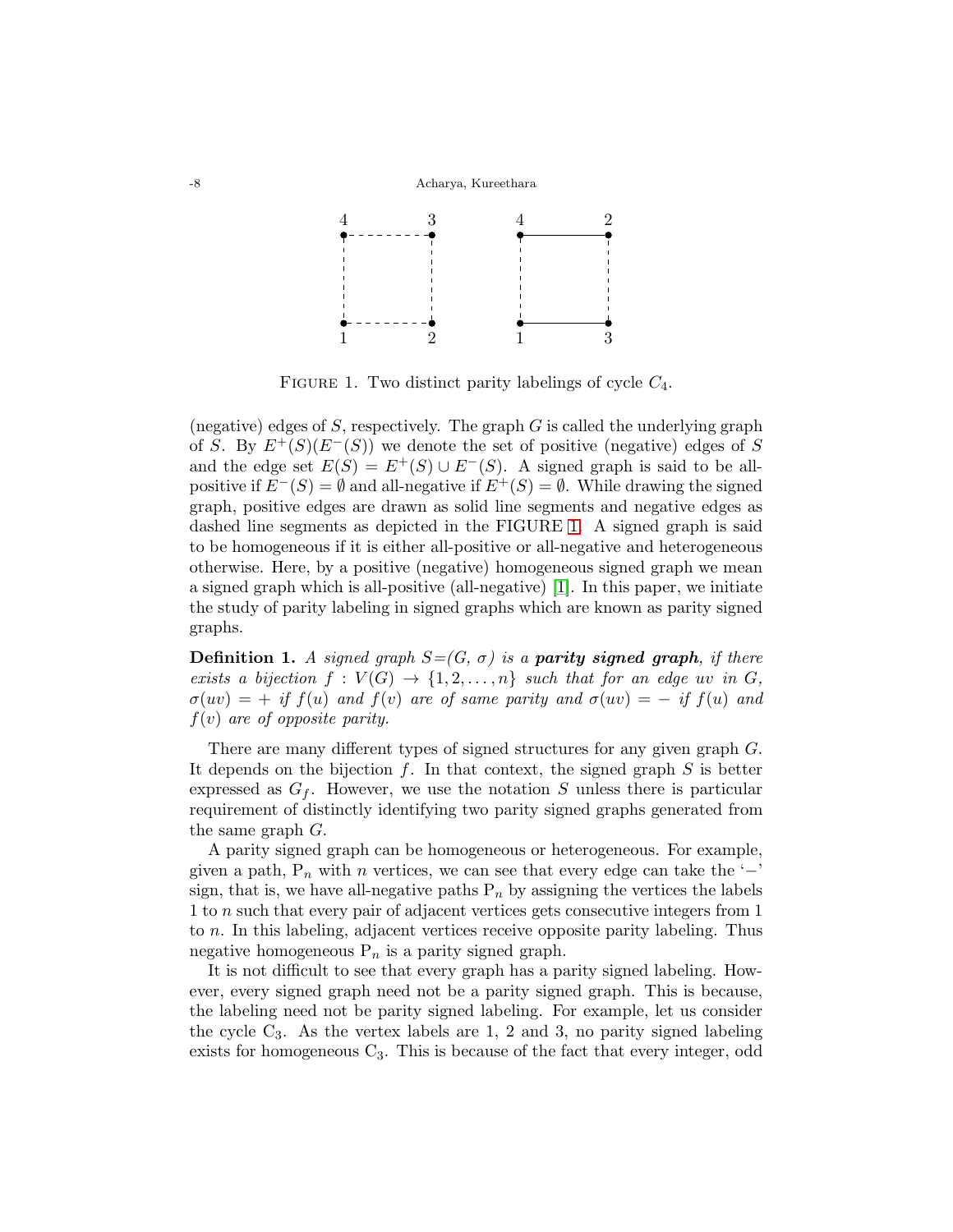or even, among 1, 2 and 3 is adjacent to an odd integer and an even integer. We could extend this observation to all complete graphs of order at least 3.

The above discussion leads us to search for those signed graphs that are parity signed graphs. Before going deeper into finding such characterizations, we inspect the signed structure of some standard graphs. We had already seen that an all-negative path is a parity signed graph.

Is path the only negative homogeneous parity signed graph? The answer is no. There are cycles that are negative homogeneous parity signed graph. Throughout the text, by an odd (even) vertex, we mean a vertex that receives odd (even) integer as its label.

<span id="page-2-0"></span>**Theorem 1.** A negative homogeneous signed cycle of order  $n \geq 4$  is a parity signed graph if and only if n is even.

*Proof.* Let a negative homogeneous signed cycle of order  $n \geq 4$  be a parity signed graph. It means that end vertices of every edge receive labels of different parity. However, a cycle has equal number of vertices and edges. As every edge has its ends labeled by integers of opposite parity, there are equal number of odd and even integers. This implies that the total number of edges is an even number. We conclude that the total numbers of vertices is an even number.

Assume that *n* is even. Then there are  $\frac{n}{2}$  odd and even integers. Arranging them in a consecutive way on the vertices of a signed graph, we get the parity signed labeling.  $\Box$ 

An immediate effect of this result is that if a graph has an odd cycle, then it is not a negative homogeneous parity signed graph.

It is easy to see that an all-positive path is not a parity signed graph. As the labeling of the vertices begins with 1, we are forced to use the label 2 for some vertex. Hence, 2 must be adjacent to one of the odd numbers  $\leq n$ , where  $n$  is the number of vertices of the path. Hence, there is no parity signed path having all positive edges.

Is there any positive homogeneous parity signed graph? We answer this in negative in the following theorem.

<span id="page-2-1"></span>**Theorem 2.** Every connected non-trivial parity signed graph will have at least one negative edge.

Proof. If S is a connected non-trivial signed graph, then it has at least two vertices. By the same argument as in the case of path we have seen that a vertex labeled with an even integer must be adjacent to a vertex labeled with an odd integer. Hence, there does not exist a connected non-trivial postive homogeneous parity signed graph.

Since, every graph can have a labeling that gives a parity signed labeled graph and it is not immediate that a subsignedgraph of a parity signed graph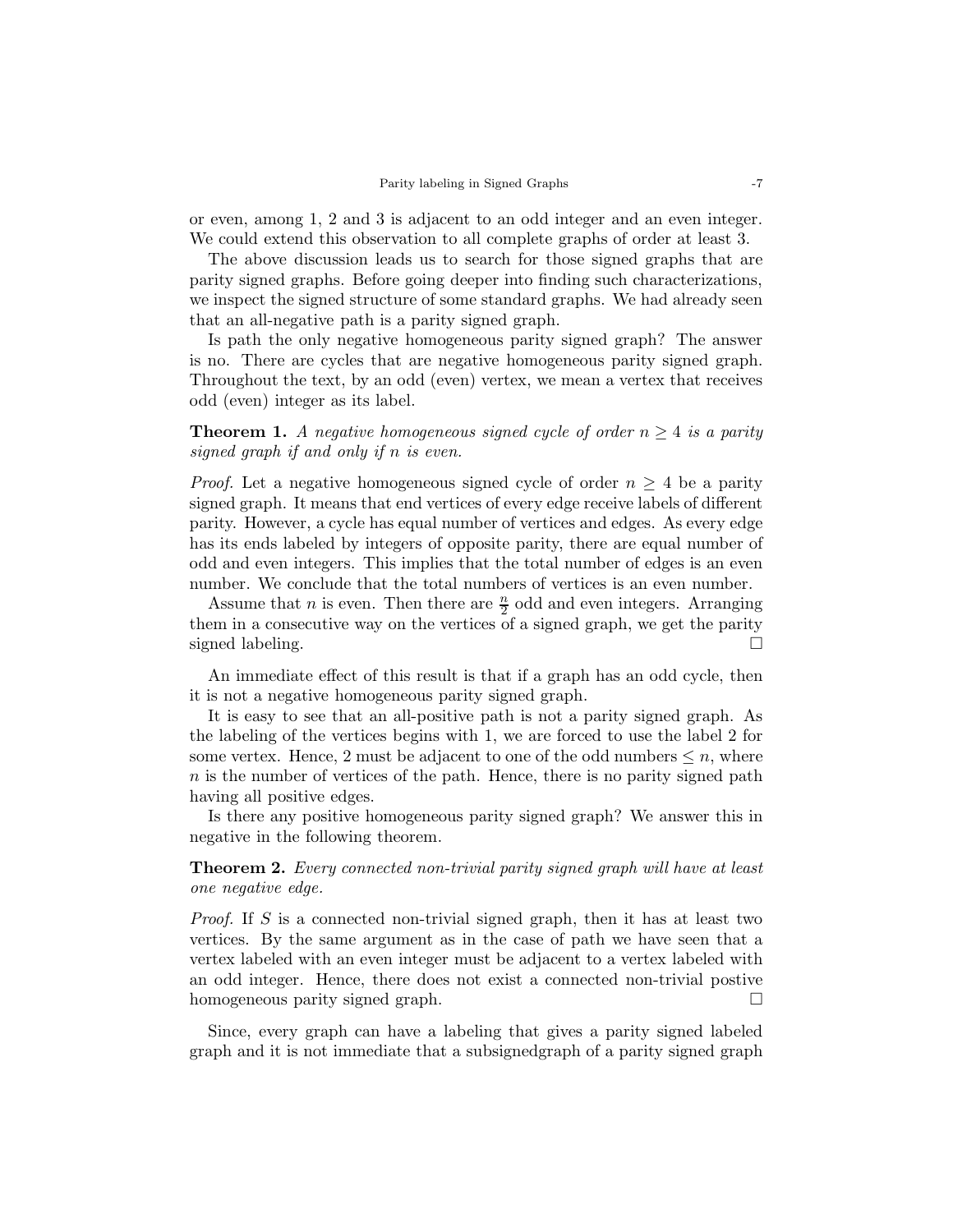is a parity signed graph. The labeling of a subgraph will be preserved in the subgraph, if the subgraph is formed by deletion of edges. However, for a connected graph, if a subgraph is formed by the deletion of a vertex labeled with an integer between 1 and  $n$ , the subgraph need not retain its signed structure. This is because of the possible relabeling of the vertices. These observations lead us to the following result.

**Theorem 3.** A connected subsignedgraph of a homogeneous parity signed graph need not be a parity signed graph.

## 2. Optimization of the signd structure

The search now is to find the smallest number of negative edges we can have in a parity signed graph. For any given graph  $G$  with  $n$  vertices, each bijection  $f: V(G) \to \{1, 2, ..., n\}$  gives a parity signed graph, not all may be distinct. In fact,  $f$  is a permutation of the vertices of  $G$ . Hence, there are  $n!$  such bijections. Taking into consideration the different parity signed structures of a graph, we define two parameters viz., the 'rna' number and the 'adhika' number of a parity signed graph.

The Sanskrit word for '−' is 'rna' means debt. It is pronounced as rina, where **ri** is as **ri** in **ri**bbon and **na** is **na** as in corona. We define the 'rna' number of signed graph as follows.

**Definition 2.** The 'rna' number of a parity signed graph  $S$  is the smallest number of negative edges among all the parity signed labeling of its underlying graph G.

The 'rna' number is denoted by the symbol  $\sigma^{-}(S)$ , where  $\sigma$  stands for word signum means sign in Latin. We also define the 'adhika' number of a parity signed graph and it is denoted as  $\sigma^+(S)$ .

Definition 3. The 'adhika' number of a parity signed graph S is the largest number of postive edges among all the parity signed labeling of its underlying graph G.

The following inequalities are immediate for a parity signed graph S.

$$
\sigma^{-}(S) \le |E^{-}(S)| \text{ and } |E^{+}(S)| \le \sigma^{+}(S)
$$

Now, we find the 'rna' number of some signed graphs, viz., paths, cycles, stars and complete graphs.

**Proposition 4.** For any path  $P_n$  with n vertices,  $\sigma^{-}(P_n) = 1$ .

*Proof.* Let the vertices of the path be  $v_i, i \in \{1, 2, ..., n\}$  such that  $v_i v_{i+1} \in$  $E(P_n)$  for every  $1 \leq i \leq n-1$ .

Let  $f: V(P_n) \to \{1, 2, ..., n\}$  be the vertex labeling function such that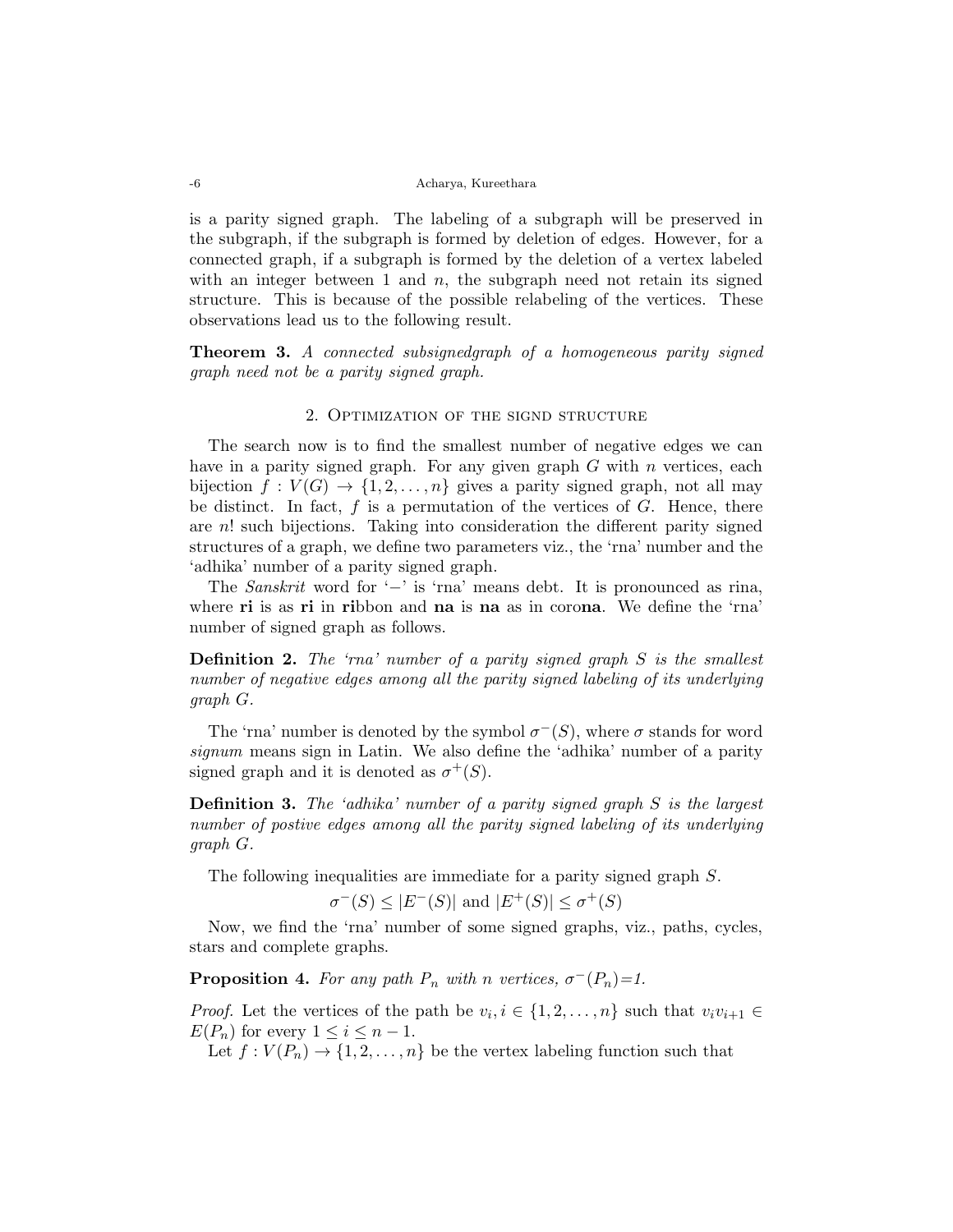$$
f(v_i) = \begin{cases} 2i - 1 & \text{if } 1 \le i \le \lceil \frac{n}{2} \rceil \\ 2i - (n+1) & \text{if } \lceil \frac{n}{2} \rceil + 1 \le i \le n \text{ and } n \text{ is odd} \\ 2i - n & \text{if } \lceil \frac{n}{2} \rceil + 1 \le i \le n \text{ and } n \text{ is even} \end{cases}
$$

This labeling gives all the odd integers at first and then the even integers, consecutively to be vertices of the path. It is easy to see that the end vertices of exactly one edge get integers of different parity. Hence,  $\sigma^{-}(P_n)=1$ .  $\Box$ 

<span id="page-4-0"></span>**Proposition 5.** For any cycle  $C_n$  with n vertices,  $\sigma^{-}(C_n) = 2$ .

Proof. We first label the vertices consecutively with odd integers from the set  $A = \{1, 2, \ldots, n\}$  and then with even integers. Observe that when the labeling switches from odd to even and then from the last even integer to the first odd integer (i.e., *n* or  $n - 1$  to 1) two edges receive ' $-$ ' sign.

Let the vertices of the cycle be  $v_i, i \in 1, 2, \ldots, n$ . Let  $f: V(C_n) \to \{1, 2, ..., n\}$  be the vertex labeling function given by  $f(v_i) =$  $\sqrt{ }$  $\int$  $\overline{\mathcal{L}}$  $2i-1$  if  $1 \leq i \leq \lceil \frac{n}{2} \rceil$  $2i - (n+1)$  if  $\lceil \frac{n}{2} \rceil$  $\lfloor \frac{n}{2} \rfloor + 1 \leq i \leq n$  and n is odd  $2i - n$  if  $\lceil \frac{n}{2} \rceil$  $\lfloor \frac{n}{2} \rfloor + 1 \leq i \leq n$  and n is even

This labeling first lists all the odd integers and then all the even integers. Hence, going from odd to even, exactly one edge receives the '−' sign and going from even to odd, exactly one more edge, i.e.,  $v_n v_1$  also receives '−' sign. For all other edges, we have the '+' sign. Hence,  $\sigma^{-}(C_n)=2$ . Thus the  $\Box$ 

Harary [\[2\]](#page-9-5) defined the balanced signed graph as one in which every cycle has an even number of negative edges. From the above theorem, we have  $\sigma^{-}(C_n)=2$ . We find a link between parity signed cycle and balanced cycle. Every parity signed cycle has at least two negative edges. In fact, we have the following interesting result.

**Theorem 6.** Every parity signed cycle  $C_n$  is a balanced cycle.

*Proof.* Theorem [1](#page-2-0) implies that negative homogeneous parity signed cycle is of even length. **Proposition** [5](#page-4-0) gives us that for any cycle  $C_n$  with n vertices,  $\sigma^{-}(C_n)=2.$  Hence,  $|E^{-}(C_n)|\geq 2.$ 

If  $n$  is odd, then assigning the vertices from 1 to  $n$ , in the increasing order in a greedy assignment, we get every edge with vertices labeled with opposite parity, except a single edge with its vertices labeled 1 and  $n$ . Hence, in such a case,  $|E^{-}(C_n)| = n-1$ , which is even.

In other cases, let us assume that the labeling begins from 1. When every time, the labels of the vertices switch from an odd integer to an even integer, there will be another switch from an even integer to an odd integer as explained above.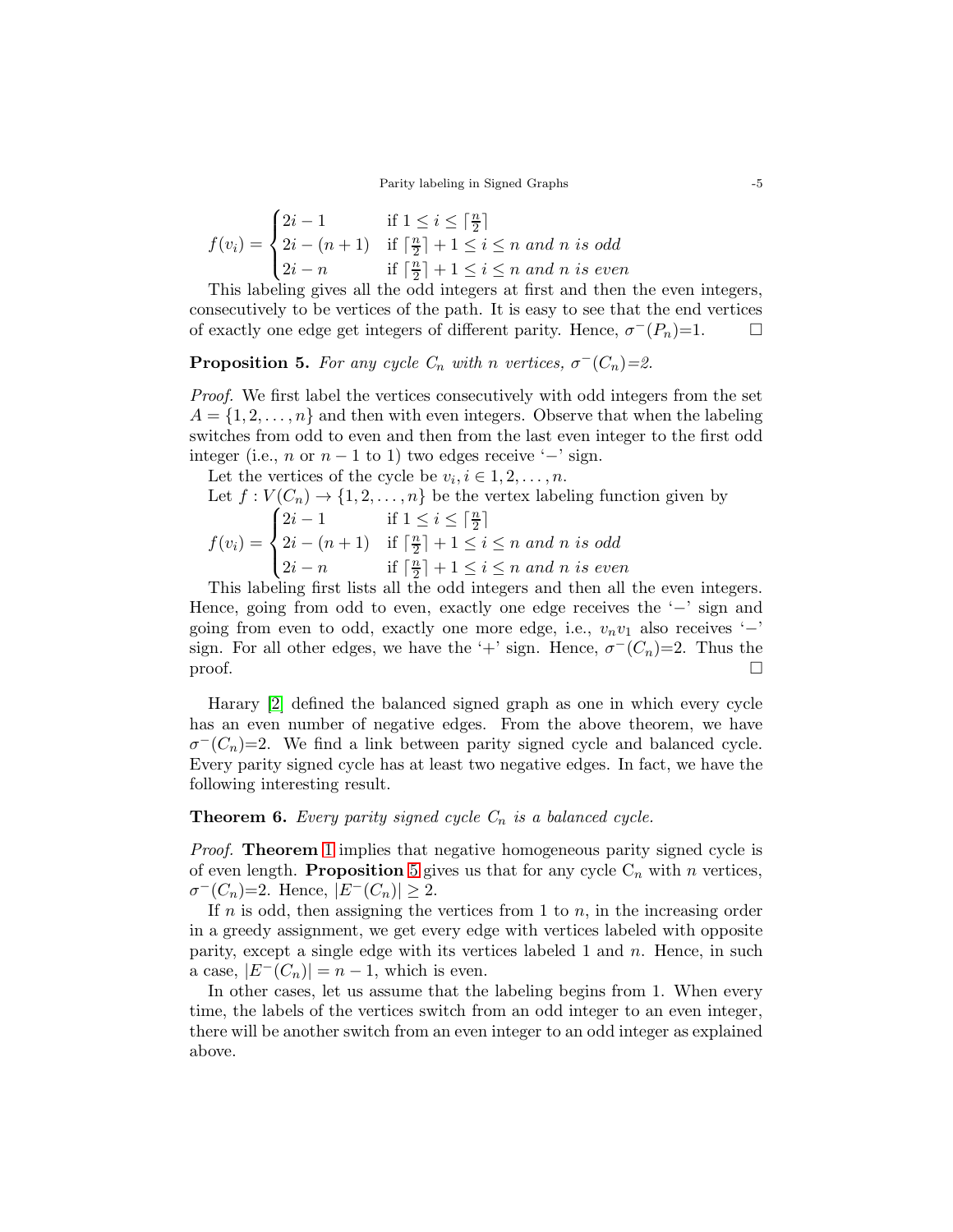Hence, we conclude that  $|E^{-}(C_n)|$  is alway even. Therefore, whether *n* is odd or even, every parity signed cycle  $C_n$  is a balanced cycle.

The next result is about the importance of connectedness in parity signed graphs.

# Theorem 7. A positive homogeneous parity signed graph is not connected.

Proof. Assume that a positive homogeneous signed graph is a parity signed graph. Hence, labels of every pair of adjacent vertices are of the same parity. However, Theorem [2](#page-2-1) guarantees that every connected non-trivial parity signed graph will have at least one negative edge. This forces us to think of a signed graph with at least two components where all vertices of one of the components are labeled with odd integers and all vertices of the other component are labeled with even integers. Therefore, the graph is convincingly not  $\Box$ connected.  $\Box$ 

<span id="page-5-0"></span>**Proposition 8.** For a star  $K_{1,n}$  with  $n+1$  vertices,  $\sigma^{-}(K_{1,n}) = \lceil \frac{n}{2} \rceil$  $\frac{n}{2}$ .

*Proof.* Let the vertices of the star  $K_{1,n}$  be  $\{v_i|i=1,2,\ldots,n+1\}$  and the edges be  $\{v_1v_i|2 \le i \le n+1\}$ . When  $n=1$  or  $2, \sigma^{-1}(K_{1,n})=1$ . Hence, let  $n \ge 3$ .

Assume that n is odd. Then there are  $n+1$  vertices and  $n+1$  is even. Hence there are equal number of even and odd integers for labeling the vertices. If the non-pendant vertex,  $v_1$ , is given an odd label, then there will be  $(\frac{n+1}{2} - 1)$ odd pendant vertices and  $\frac{n+1}{2}$  even pendant vertices. Then the induced parity signed labeling implies that  $|E^{-}(K_{1,n})| = \frac{n+1}{2}$  $\frac{+1}{2}$ . On the other hand, if the non-pendant vertex,  $v_1$ , is given an even label, then there will be  $\frac{n+1}{2} - 1$ even pendant vertices and  $\frac{n+1}{2}$  odd pendant vertices. This also will give us  $|E^{-}(K_{1,n})| = \frac{n+1}{2}$  $\frac{+1}{2}$ .

Hence, if *n* is odd,  $\sigma^{-}(K_{1,n}) = \frac{n+1}{2}$ 

Now assume that *n* is even. Then  $n + 1$  is odd and there are  $(\frac{n}{2} + 1)$ odd integers and  $\frac{n}{2}$  even integers. If the non-pendant vertex,  $v_1$ , is given an odd label, then there will be  $\frac{n}{2}$  odd pendant vertices and  $\frac{n}{2}$  even pendant vertices. Then the induced parity signed labeling implies that  $|\mathbb{E}^{-}(K_{1,n})| = \frac{n}{2}$ . However, if the non-pendant vertex,  $v_1$ , is given an even label, then there will be  $(\frac{n}{2} - 1)$  even pendant vertices and  $(\frac{n}{2} + 1)$  odd pendant vertices. This will give us  $|E^{-}(K_{1,n})| = \frac{n}{2} + 1$ .

Hence, if *n* is even,  $\sigma^{-}(K_{1,n}) = \frac{n}{2}$ .

From both the cases, we conclude that for a star  $K_{1,n}$  with  $n+1$  vertices,  $\sigma^{-}(K_{1,n}) = \lceil \frac{n}{2} \rceil$ 2  $\Box$ 

The following easier proof is given to the Proposition [8](#page-5-0) by the referee(s). Assume that the central vertex is odd. Then, for n even, we get  $-$  sign only for the edges with ends labeled with odd numbers. Their cardinality is  $n/2$ . For  $n$  odd, we get  $-$  sign only for the edges with ends labeled with even numbers.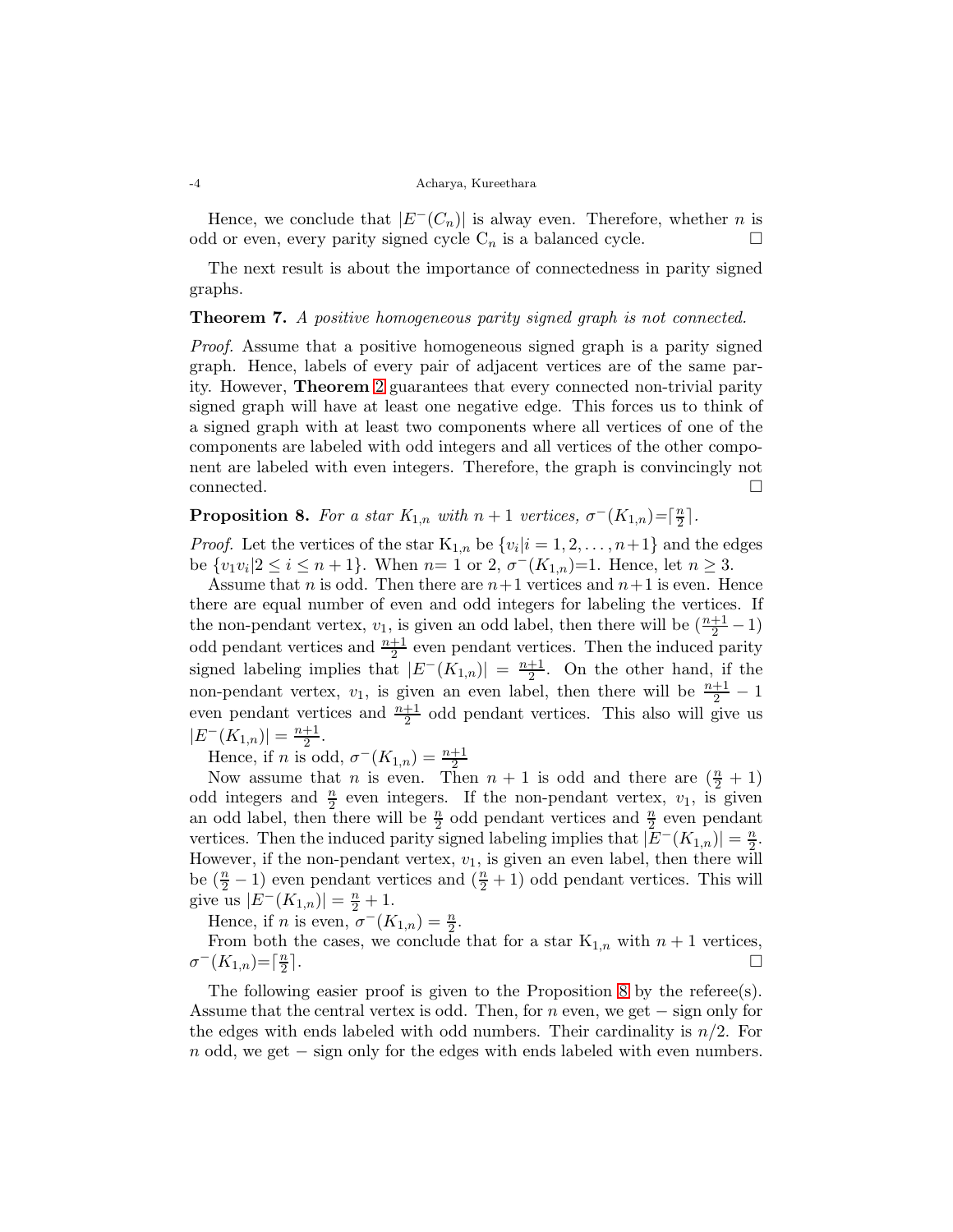Their cardinality is  $n/2$ . If the label of the central vertex is even, then the argument is similar.

<span id="page-6-0"></span>**Proposition 9.** For a complete graph  $K_n$  with  $n \geq 2$  vertices,  $\sigma^{-1}(K_n) =$  $\frac{n}{2}$  $\frac{n}{2}$ ] $\lceil \frac{n}{2} \rceil$ .

*Proof.* Let  $K_n$  be a complete graph with n vertices. In any complete graph, every pair of vertices is adjacent. Let the vertices be  $\{v_i|i=1,2,\ldots,n\}$ . Let  $f: V(K_n) \to \{1, 2, \ldots, n\}$  be the vertex labeling function given by  $f(v_i) =$  $i, i = 1, 2, \ldots, n$ . This obviously, gives a parity signed labeling of the edges of  $K_n$ . Let A and B be set of all vertices of  $K_n$  labeled with odd and even postive integers, respectively. Hence, every edge of  $K_n$  between vertices of A will get  $'+'$  in the induced parity signed labeling. Similarly, every edge of  $K_n$  between vertices of B will also get  $+$  in the induced parity signed labeling.

Consequently, all edges of  $K_n$  between vertices of A and B will get '−' labels. The number of edges of  $K_n$  between vertices of A and B is  $|A|.|B|.$ 

If *n* is even, then 
$$
|A| = |B| = \frac{n}{2}
$$
. Hence,  $\sigma^{-}(K_n) = \frac{n^2}{4}$ .  
\nIf *n* is odd, then  $|A| = \frac{n+1}{2}$  and  $|B| = \frac{n-1}{2}$ .  
\nHence,  $\sigma^{-}(K_n) = (\frac{n+1}{2})(\frac{n-1}{2}) = \lceil \frac{n}{2} \rceil \lfloor \frac{n}{2} \rfloor$ .  
\nThus we conclude that for  $K_n$ ,  $n \geq 2$ ,  $\sigma^{-}(K_n) = \lfloor \frac{n}{2} \rfloor \lceil \frac{n}{2} \rceil$ .

Please note that  $\sigma^{-}(K_n)$  is nothing but the product of the number of odd integers and the number of even integers of  $\{1, 2, 3, \ldots\}$ . We thank the referee(s) for this elegant observation.

## 3. Some Characterizations

<span id="page-6-1"></span>**Theorem 10.** Let T be a parity signed tree. Then  $\sigma^{-}(T) = |E^{-}(T)|$  if and only if T is  $K_{1,n}$  where  $n \in \mathbb{N}$  is odd.

*Proof.* Assume that the parity signed tree is  $K_{1,n}$  where n is odd. Then, by Proposition [8,](#page-5-0)  $\sigma^{-}(K_{1,n}) = \frac{(n+1)}{2}$ .  $K_{1,n}$  has  $n+1$  vertices which is an even number. If the central vertex has an odd integer as label, then there are exactly  $\frac{(n+1)}{2}$  pendant vertices with even integer labels, by which we get  $|E^{-}(T)| = \frac{(n+1)}{2}$  $\frac{+1}{2}$ . If the central vertex is labeled with an even integer, then there are exactly  $\frac{(n+1)}{2}$  pendant vertices with odd integer labels, by which we get  $|E^{-}(T)| = \frac{(n+1)}{2}$  $\frac{+1}{2}$ . Hence,  $\sigma^{-}(K_{1,n}) = |E^{-}(K_{1,n})|$ , when *n* is odd.

On the contrary, assume that the parity signed tree is not  $K_{1,n}$  where  $n \in \mathbb{N}$ is odd.

**Case 1:** The parity signed tree is  $K_{1,n}$  where  $n \in \mathbb{N}$  is even.

Here, the total number of vertices  $n+1$  is odd. Therefore, there are  $\frac{n}{2}$ even integers and  $\frac{n}{2} + 1$  odd integers from 1 to  $n + 1$ . Hence, if the central vertex is odd, then  $|E^{-}(K_{1,n})| = \frac{n}{2}$  $\frac{n}{2}$  and if the central vertex is even, then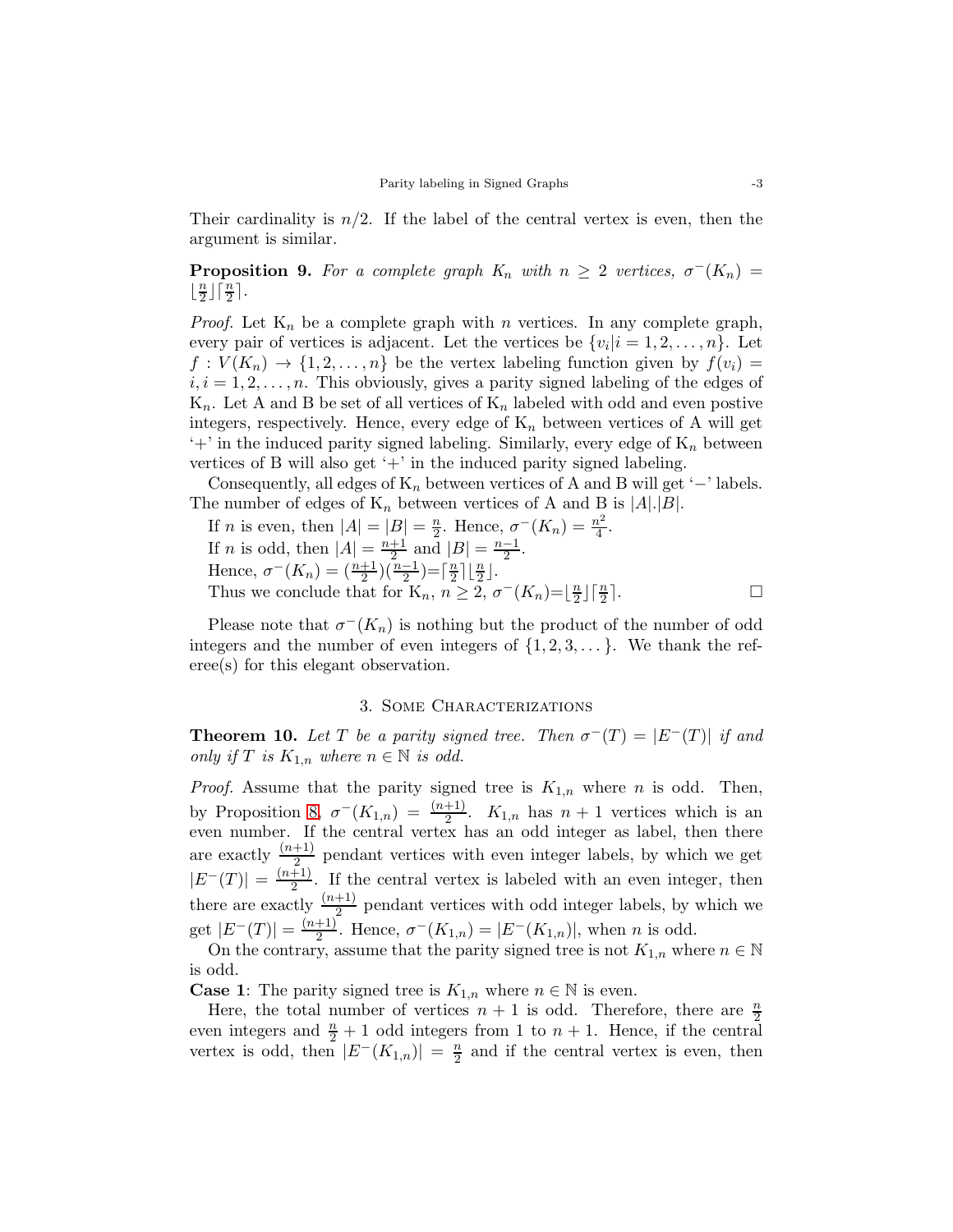#### -2 Acharya, Kureethara

 $|E^{-}(K_{1,n})| = \frac{n}{2} + 1$ . i.e., the *rna* is not equal to the negative edges of T. Case 2: The parity signed tree is not a star.

Here, the tree must have at least one path  $P_4$  of length having a pendant vertex. Let the vertices of this  $P_4$  be  $v_1, v_2, v_3$  and  $v_4$  with  $v_1$  being the pendant vertex and other being the consecutive vertices. We now show that by a swapping of the labels of two adjacent vertices, the number of negative edges vary. If the tree itself is  $P_4$ , the result is obvious. Hence, we look for non-obvious cases.

**Subcase 2. 1**: Assume that  $v_2$  is of degree two. We can assign the labels 1, 2, 3 and 4 to  $v_1, v_2, v_3$  and  $v_4$ , respectively. This provides 4 negative edges to the signed graph. Now, we swap the labels 1 and 2. Now, labels 1 and 3 are adjacent. Hence, this new labeling reduces the negative edges of the signed graph by 1.

**Subcase 2. 2:** Assume that the vertex  $v_2$  is of even degree greater than 2. i.e., the vertex  $v_2$  has some  $2k, k \in \mathbb{N}$  neighbours other than  $v_1$  and  $v_3$ . After assigning the labels 1, 2, 3 and 4 to  $v_1, v_2, v_3$  and  $v_4$ , respectively, we assign labels 5, 6,  $\dots$  in that order to the 2k vertices adjacent to the vertex  $v_2$ . Hence, the parity signed graph has at least  $3+k$  negative edges. Now, swap the labels 1 and 2. Now, labels 1 and 3 are adjacent. Hence, this new labeling reduces the negative edges of the signed graph by 1.

**Subcase 2. 3:** Assume that the vertex  $v_2$  is of odd degree greater than 2. i.e., the vertex  $v_2$  has some  $2k + 1, k \in \mathbb{N} \cup \{0\}$  neighbours other than  $v_1$  and  $v_3$ . After assigning the labels 1, 2, 3 and 4 to  $v_1, v_2, v_3$  and  $v_4$ , respectively, we assign labels 5, ... in that order to the  $2k + 1$  vertices adjacent to the vertex  $v_2$ . Hence, the parity signed graph has at least  $3+k+1$  negative edges. Now, swap the labels 1 and 2. Now, labels 1 and 3 are adjacent. Hence, in the  $P_4$ , two edges are negative and one edge is positive. Further, the number of negative edges from  $v_2$  to the neighbours other than  $v_1$  and  $v_2$  is also reduced by 1.

These three subcases only are needed as we deal with only the edges incident to the vertex  $v_2$ . In fact, what we have shown is that number of negative edges of the parity signed tree is dependent on the labels of its vertices.

To sum up from these two cases, we conclude that depending on the labeling of the vertices of the tree, the negative edges vary if the parity signed tree is not  $K_{1,n}$  where  $n \in \mathbb{N}$  is odd. Thus the result.

**Definition 4.** [\[5\]](#page-9-1) Let  $J$  and  $K$  be any two graphs with  $j$  and  $k$  vertices, respectively. The corona graph,  $J \circ K$ , is a graph formed by one copy of  $J$  and j copies of K by making every vertex of a K adjacent to exactly one vertex of J.

<span id="page-7-0"></span>**Theorem 11.** The corona,  $C_n \circ K_1$ , is negative homogeneous parity signed graph if and only if n is even.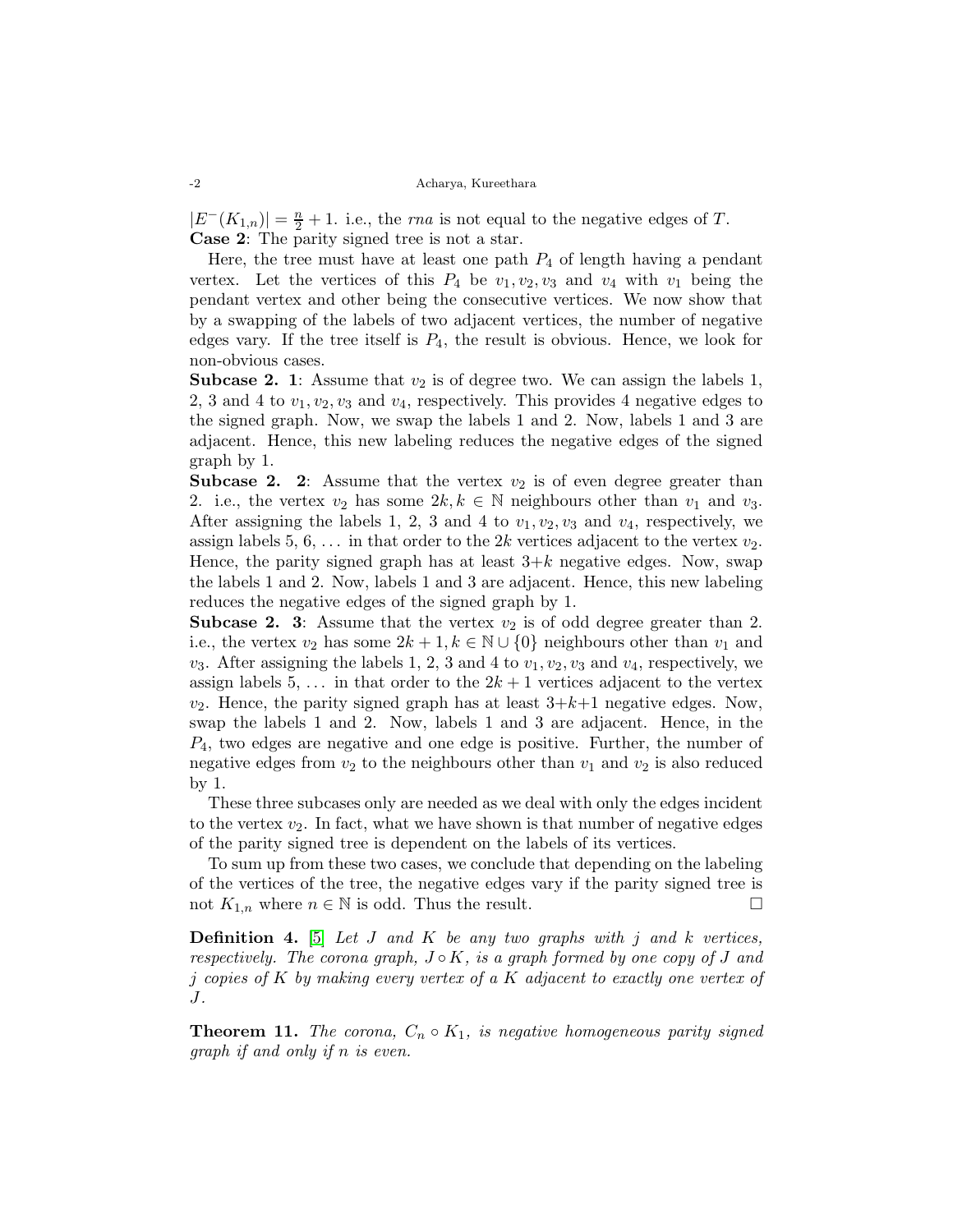*Proof.* Let the corona,  $C_n \circ K_1$ , be negative homogeneous. This means that every edge of  $C_n$  and every pendant edge is negative.

To have every edge on the cycle negative, every pair of adjacent vertices must have labels of opposite parity. However,  $C_n \circ K_1$  has  $2n$  vertices. Therefore, only if n is even, every pair of adjacent vertices on the cycle  $C_n$  will have labels of opposite parity and labels of vertices of pendent edges will also have labels of opposite parity.

Conversely, assume that n is even. Let the vertices of the cycle be  $u_1, u_2, \ldots, u_n$ where  $u_1u_2, u_2u_3, \ldots, u_{n-1}u_n$  and  $u_nu_1$  are its edges. Let the pendant vertex corresponding to the vertex  $u_i$  be  $v_i$  for  $1 \leq i \leq n$ . Then, the labeling  $u_i \to i$ and  $v_i \rightarrow (2n+1-i)$  give the desired labeling.

**Theorem 12.** The corona,  $K_n \circ K_1$ , is negative homogeneous parity signed graph if and only if  $n \leq 2$ .

*Proof.* When  $n=1$  or 2, the result is obvious. When  $n=3$ ,  $K_n$  is nothing but  $C_n$  and  $K_3 \circ K_1$  is not a negative homogeneous parity signed graph (**Theorem** [11\)](#page-7-0). Hence, let  $n \geq 4$ .

Now,  $K_n \circ K_1$  has  $K_n$  as a subsignedgraph. As  $n \geq 4$ ,  $K_n$  has  $C_3$  as a subsignedgraph which cannot be negative homogeneous. Hence,  $K_n \circ K_1$  is not a negative homogeneous parity signed graph if  $n > 2$ .

**Theorem 13.** Let  $S$  be a signed graph formed by two negative homogeneous parity signed graphs connected by a bridge. Then S is a parity signed graph.

*Proof.* Given that the signed graph  $S$  is formed by two negative homogeneous parity signed graphs connected by a bridge. Let the two negative homogeneous signed graphs and the bridge be  $S_1, S_2$  and uv, respectively. Let  $u \in V(S_1)$ and  $v \in V(S_2)$ . Since  $S_1$  and  $S_2$  are negative homogeneous, both of them will have vertices labeled with odd and even integers. Taking vertices  $u$  and  $v$  having labels of the same (opposite) parity and joining them by positive (negative) edge produces the desired result.

### 4. Conclusion

We have defined a parity signed graph, its 'rna' and 'adhika' numbers. We have evaluated the 'rna' number of path, star, cycle and complete graph. The balanced structure of a parity signed cycle is also explored. A couple of characterizations associated with complete graphs and some other graphs are also found out. Characterization of parity signed graphs among many other classes of signed graphs is an open problem. In addition to this, there is ample scope for research in finding the relations between the 'rna' number and the 'adhika' number of signed graphs and counting the number of possible parity signed labelings of a signed graph. Proposition [9](#page-6-0) and Theorem [10](#page-6-1) motivate us to propose the following conjecture.